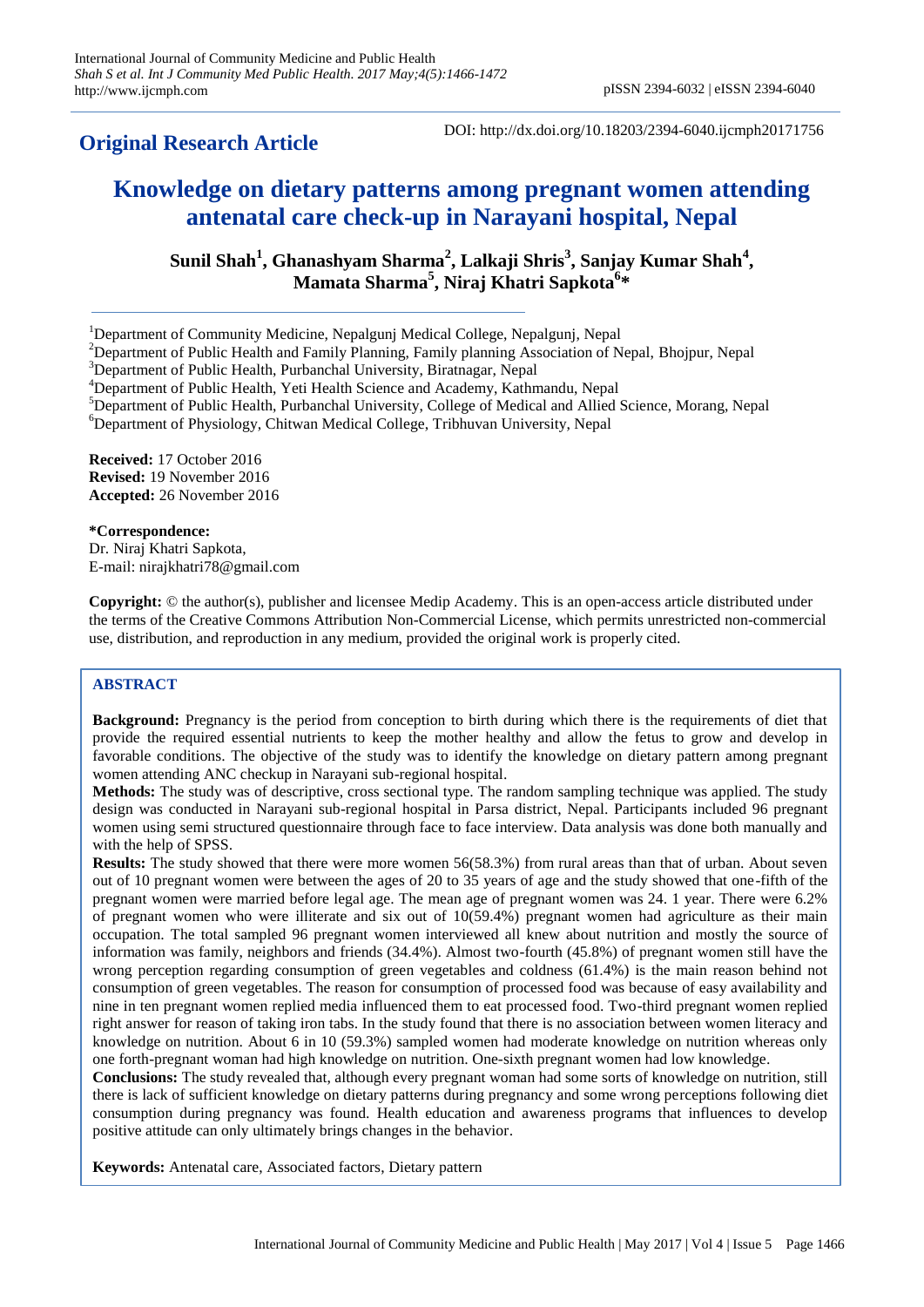#### **INTRODUCTION**

Pregnancy is the period from conception to birth during which there is the requirements of diet that provide the required essential nutrients to keep the mother healthy and to prevent pregnancy-related problems and to allow the foetus to grow and develop in favourable conditions. It is an exciting times and critical period in women's life because mothers health behaviours have direct effects on the health of her baby.<sup>1</sup>

The knowledge about proper nutrition and balanced diet during pregnancy is considered important for the wellbeing of both mother and foetus and also supports maternal health during pregnancy, delivery and breastfeeding. Nutrient requirements increase to support foetal and infant growth and development along with alterations in maternal tissues and metabolism. 2

NDHS 2011 report based on WHO growth standards shows that 41% of under 5 children are stunted, 11% wasted and 29% are underweight. Prevalence of anaemia in children 6-59 months is 46% and women age 15-49 is 36%. Eighteen percent of women of reproductive age are thin or undernourished (BMI <18.5 kg/m2). The Annual report 2067/68 shows still 3.4% percent of under 5 year children are malnourished. 3

Nepal millennium development goals progress report 2013 shows the proportion of stunted children is 41%, which is still high of, target 30, underweight children 29% and wasted children is 11%. Among 11% who have wasted 3% are severely wasted. There are more stunted children in rural areas (42%) than in urban areas (27%), among them mid-western region has the highest 50% of stunted children. The maternal mortality rate (MMR) is 229 according to the study carried out by Maternal Mortality and Morbidity study carried out in eight districts in 2009 which is just slightly above the 2015 target of 213. The reason of maternal death is due to haemorrhage, pre- eclamsia/eclampsia, obstructed labour, direct causes and puerperal sepsis .The rationale of the study is to provide recommendations to the policy makers on dietary patterns of pregnant mothers. 4,5,6

#### **METHODS**

The study design was a descriptive cross- sectional study, which was carried out to explore the knowledge on dietary patterns among pregnant women attending ANC check-up in Narayani sub-regional hospital. The study population was the total number of pregnant women attending to the ANC clinic. Total number of pregnant women who attended hospital for ANC visit of the study site was the sampling frame during study.The study was conducted from July 2014 to December 2014. The pregnant Women age 15-49 years attending in ANC visit was the sampling unit of the study. Quantitative and qualitative research methods like data collection using semi structured questionnaires were used.

The Annual report of DoHS FY 2069/70 showed that the expected pregnancy of study area is 3.6 percent of total population. To calculate sample size, Prevalence (P) is 3.6 percent; Q (1-P) is equal to 96 percent. As the prevalence is quite low, maximum tolerable error (L2) was taken to be 40 percent that is desired width with d=0.04; the desired level of significance was taken as 95 percent. So sample size (n) is:  $n= 4*0.04*.96/0.04*0.04=$ 96.

A total of 96 samples using simple random sampling were collected.

The sample was selected from the sampling frame through simple random sampling. A semi-structured questionnaire was designed and pre-tested. Before starting the interview the mothers were given a verbal consent and an explanation of the study. If the informant selected turned out not to fulfil criteria for inclusion then the informant next to her was included. Descriptive analysis such as percentage, mean and standard deviation (SD) were used to describe composition and relationship among variables.

The data was entered and analyzed in the Statistical Package for Social Sciences (SPSS). Chi- Square test was applied to determine the relationship of the study variables. P-values based on the chi square test were calculated at 5 % level of significance. The results were analyzed with both descriptive and inferential statistics.

#### **RESULTS**

A total of 96 pregnant women responded and the response rate was 100 percent. The socio-demographic finding shows the distribution of respondents on the basis of their socio- demographic characteristics. It includes place of residence, age, ethnicity, religion, education, occupation, gestation period, gravida, ANC visited time and family structure. The mean age of mothers who delivered within 28 days was 25.02 years with a standard deviation of  $\pm 4.01$ . Of the respondents, 69.1% were illiterate, 82 % were wage laborers, 53% were living with a joint family, 79.6% did not have sufficient income to maintain daily expenses and about 58% of the newborns were male (Table 1).

#### **Table 1: Socio-demographic characteristics of respondents.**

| <b>Area</b> |    |      |
|-------------|----|------|
| Urban       |    |      |
| Rural       | 56 | 58.3 |
| Total       | 96 | 100  |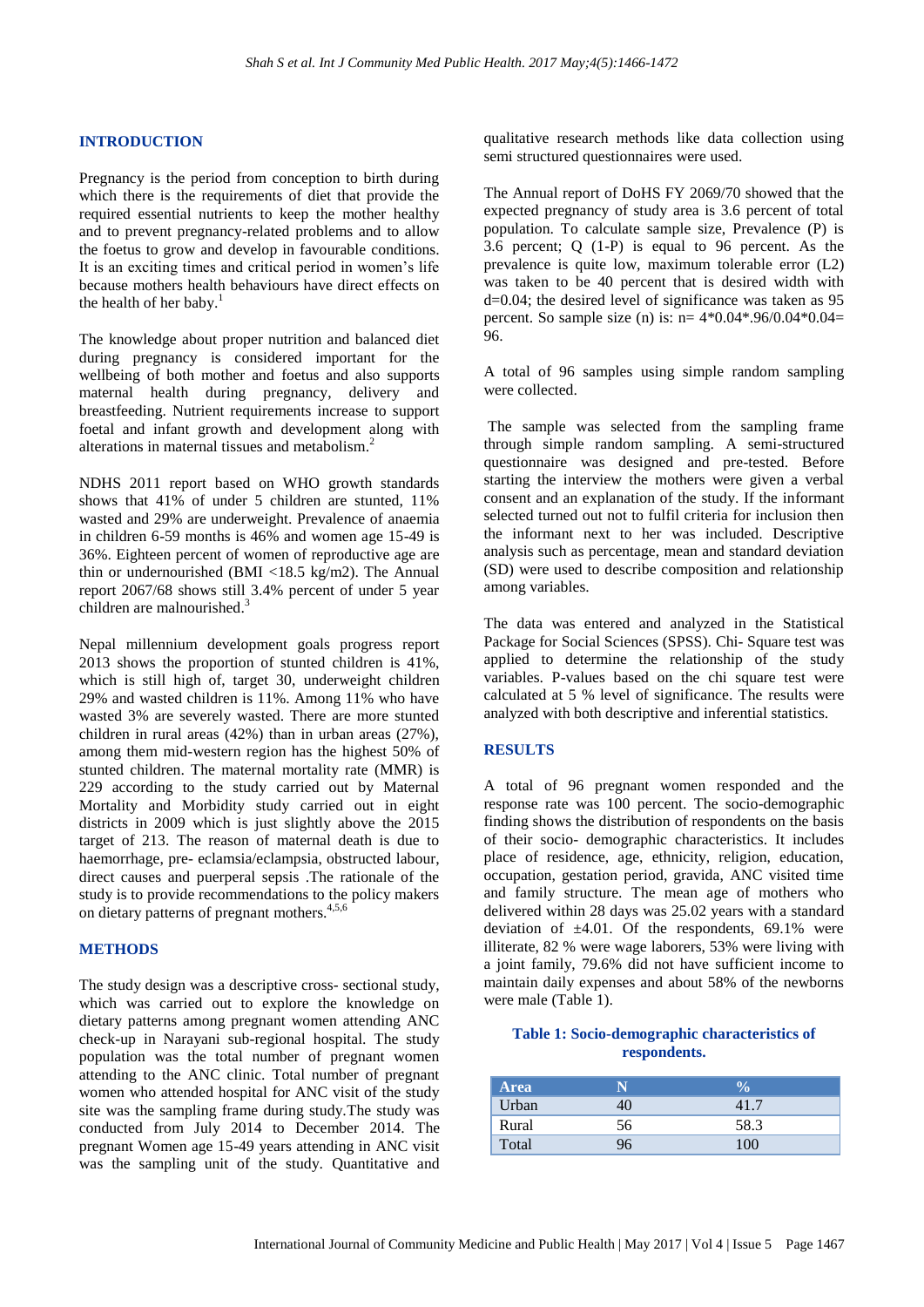Seven out of 10 pregnant women were between the ages of 20 to 35 years of age. Almost one in five were less than 19 years of age. The study evident shows that one fifth of the pregnant women were married before legal age. The mean age of pregnant women was 24. 1 year (Table 2).

#### **Table 2: Distribution of age.**

| <b>Area</b>   |    | $\frac{0}{\alpha}$ |
|---------------|----|--------------------|
| $<$ 20 years  | 19 | 19.8               |
| $20-35$ years | 67 | 69.8               |
| $>35$ years   | 10 | 10.4               |
| Total         | 96 | 100                |

The result shows that almost one third of the pregnant women were Muslims followed by Tharu which is 28 (29%) of the total respondents pregnant mothers. Kurmi represent 27 (28%) of the total mothers (Table 3).

#### **Table 3: Distribution of respondents by ethnicity.**

| <b>Ethnicity</b> |    | $\frac{0}{\alpha}$ |
|------------------|----|--------------------|
| Muslim           | 31 | 32.3               |
| Tharu            | 28 | 29.2               |
| Kurmi            | 27 | 28.1               |
| Others           | 10 | 10.4               |
| Total            | 96 | 100                |

About four out of ten pregnant women had completed primary or below education followed by Secondary level which is 26 (27.1%). 6 (6.2%) of pregnant women were illiterate,  $17(17.7%)$  can read and write and 6  $(6.2%)$  of pregnant women have reached to higher education level (Table 4).

#### **Table 4: Distribution of respondent by education.**

| <b>Education level</b> |      |
|------------------------|------|
| Illiterate             |      |
| Literate               | 93.8 |
| Total                  |      |

#### **Table 5: Distribution of respondent by occupation.**

| <b>Education level</b> |    | $\frac{0}{0}$ |
|------------------------|----|---------------|
| Housewife              | 11 | 11.4          |
| <b>Business</b>        | 16 | 17.4          |
| Service                |    | 5.2           |
| Agriculture            | 57 | 57            |
| Others                 |    |               |
| Total                  | J6 | 100           |

Almost six out of 10 (59.4%) of the pregnant women had agriculture as their main occupation whereas one sixth (16.7%) of the pregnant women were involved in business activities. The minimum numbers of pregnant women involved in occupation were housewives, services

and others, which is 11.4%, 5.2% and 7% respectively. The mothers included in others are labour, working in construction, maid etc. (Table 5).

The study reveals that half of the total sample pregnant women were less than 3 months pregnancy. Almost twofifth (37.5%) of pregnant women were 3-6 month pregnancy and the mothers with more than 6 months pregnancy (12.5%) were found least during study. The mean months of pregnancy during study were 3.4 months (Table 6).

### **Table 6: Distribution of respondent by gestation period.**

| <b>Months of pregnancy</b> |    |      |
|----------------------------|----|------|
| $\leq$ 3 months            | 48 | 50   |
| 3-6 months                 | 36 | 37.5 |
| $>6$ months                | 12 | 12.5 |
| Total                      |    | 100  |

There were more pregnant women who were multi gravida 54 (56.3%) than that of primigravida 42 (43.7%) during study (Table 7).

# **Table 7: Distribution of respondent by gravida.**

| <b>Gravida</b> |    | $\mathbf{v}_0$ |
|----------------|----|----------------|
| Primi          |    | 43.7           |
| Multi          | 54 | 56.3           |
| Total          |    | 100            |

Almost half of the total sample pregnant women 46 (47.9%) were attended for second ANC visit. Slightly more than three out of 10 pregnant women had attended for first ANC visit. The pregnant women visited for third ANC visit represent 14 (14.6%) and the fourth ANC visited women (4.2%) were found least in number (Table 8).

# **Table 8: Distribution of respondent by ANC visited time.**

| <b>ANC</b> visited time |    | $\frac{0}{0}$ |
|-------------------------|----|---------------|
| <b>First</b>            | 32 | 33.3          |
| <b>Second</b>           | 46 | 47.9          |
| <b>Third</b>            | 14 | 14.6          |
| <b>Fourth</b>           |    | 4.2           |
| <b>Total</b>            |    | 1 ( ) ( )     |

# **Table 9: Distribution of respondent by family structure.**

| <b>Family structure</b> | N | ⁄n   |
|-------------------------|---|------|
| Nuclear                 |   | 34.4 |
| Fourth                  |   |      |
| Total                   |   |      |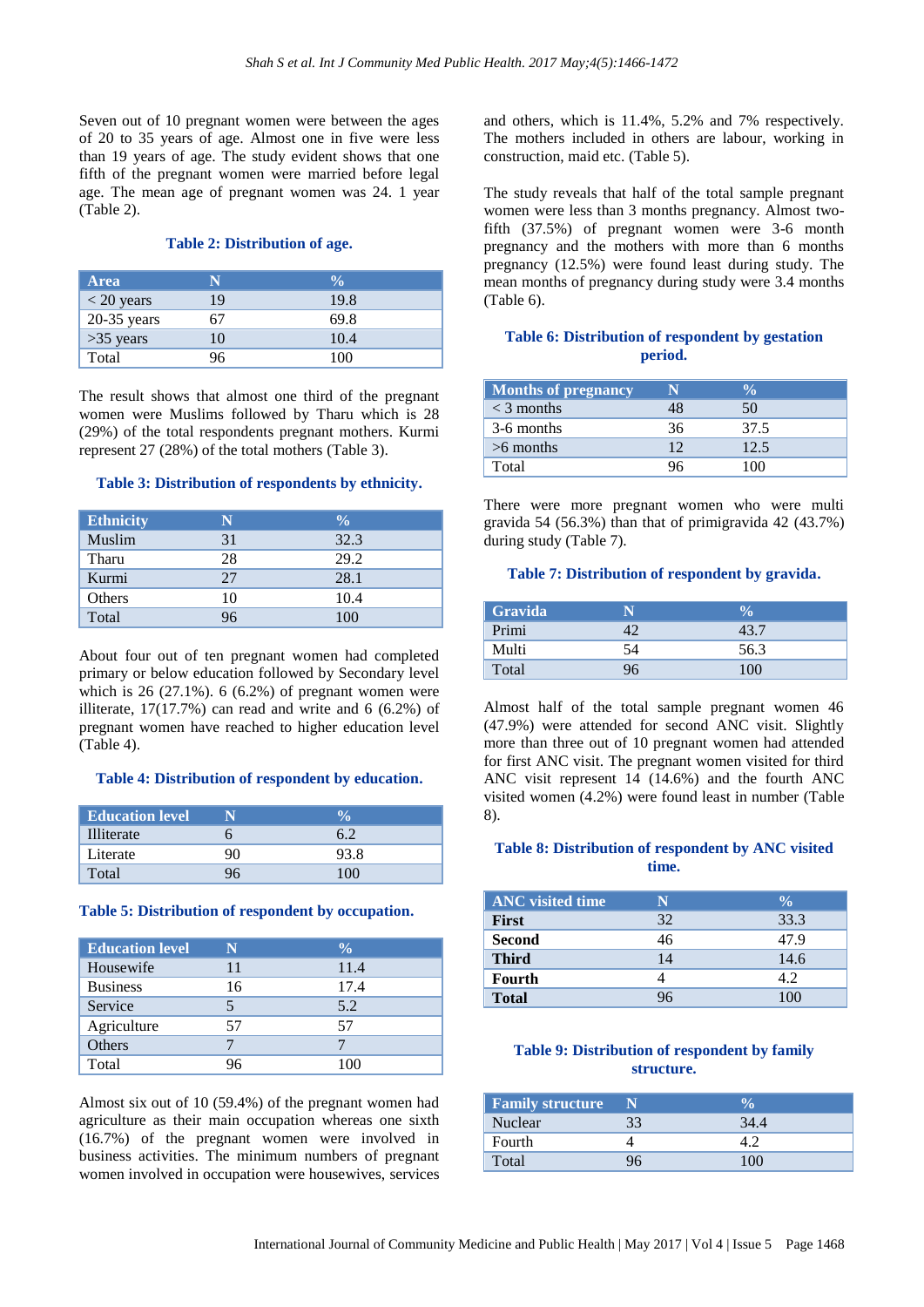Total respondent family structured distribution was as mentioned on Table 9. That depicts 33 (34.4) were from nuclear family while rest 63 (75.6%) were from fourth family structured.

Slightly more than one third of the pregnant women knew about nutrition from their family, neighbors and friends. Similarly 27.1% of pregnant women knew from radio/television/newspaper, 21.9% from health care providers and at the meantime 16.6% of mothers had heard from schoolteachers (Table 10).

# **Table 10: Distribution of respondent by family structure source of information.**

| <b>Source of information</b> |    | $\frac{0}{\alpha}$ |  |
|------------------------------|----|--------------------|--|
| Radio/TV/newspaper           | 26 | 27.1               |  |
| Health service provider      | 21 | 21.9               |  |
| Family/neighbour/friends     | 33 | 34.4               |  |
| School teachers              | 16 | 16.6               |  |
| Total                        | 96 | 100                |  |

In the Table 11 shows almost five in ten 47 (48.9%) pregnant women answered meat, milk, ghee and eggs as nutritional food. About one in ten respondent women replied ripe fruits and vegetables as nutritional foods. As a result only one-third 31 (32.3%) pregnant women knew right answer about types of nutritional food.

#### **Table 11: Knowledge on kinds of foods consumed.**

| <b>Kinds of foods</b>                        | N  | $\frac{0}{\pi}$ |
|----------------------------------------------|----|-----------------|
| Food including meat, milk, ghee,<br>eggs     | 54 | 56.2            |
| Food including ripe fruits and<br>vegetables | 12 | 12.5            |
| <b>B</b> oth                                 | 30 | 31.3            |
| Total                                        | 96 | 100             |

The study shows that only seven in ten 69 (71.9 %) pregnant women have the right knowledge of frequency of consumption of food during pregnancy.

# **Table 12: Frequency of consumption of foods.**

| <b>Frequency of consumption of</b><br>food | N  | $\frac{0}{0}$ |
|--------------------------------------------|----|---------------|
| Daily                                      | 69 | 71.9          |
| 2-3 times per week                         | 19 | 19.8          |
| Weekly                                     |    | 6.2           |
| Monthly                                    |    | 2.1           |
| Total                                      |    | 100           |

The Table 12 shows that about nine in ten 91(94.8%) of pregnant women replied pulse should consumed during pregnancy whereas those pregnant women who response not to consume pulse during pregnancy represent 5.2% (Table 13).

#### **Table 13: Pulses consumption during pregnancy.**

| <b>Pulse consumption</b> |          |
|--------------------------|----------|
| Yes                      | 94.8     |
| Nο                       |          |
| Total                    | $\alpha$ |

As to the consumption of Green vegetables about half portion 52 (54.2%) of the sampled pregnant women reported green vegetables should consume during pregnancy whereas those pregnant women who replied not to consume during pregnancy represents 44 (45.8%). The evident shows that almost half (45.8%) of the pregnant women still have the wrong perception regarding consumption of green vegetables (Table 13). The reason behind not consumption of green vegetables about six in ten (61.4%) pregnant women answered coldness as a reason followed by diarrhea which is 20.4% (Table 14).

# **Table 14: Regarding knowledge about daily consumption of milk.**

| <b>Green vegetables</b><br>consumption  | N  | $\frac{0}{0}$ |
|-----------------------------------------|----|---------------|
| Yes                                     | 52 | 54.2          |
| N <sub>0</sub>                          | 44 | 45.8          |
| Total                                   | 96 | 100           |
| Reasons for not<br>consumption $(n=44)$ | N  | $\%$          |
| Coldness                                | 27 | 61.4          |
| Diarrohea                               | 9  | 20.4          |
| Others                                  | 8  | 18.2          |
| Total                                   | 44 | 100           |

More than half 51 (53.1%) of the sampled pregnant women consume 500ml of milk followed by 250ml, which is 33.3%. The pregnant women who consumed 750ml of milk during study represent 3.1%. At the mean time only one in ten pregnant mothers has right knowledge about daily consumption of milk (Table 15).

# **Table 15: Knowledge on amount of daily consumption of milk.**

| <b>Amount of milk</b> | N  | $\frac{0}{\alpha}$ |
|-----------------------|----|--------------------|
| $250 \text{ ml}$      | 32 | 33.3               |
| 500 ml                | 51 | 53.1               |
| 750 ml                |    | 3.1                |
| 1 litre               | 10 | 10.5               |
| Total                 | 16 | 100                |

Out of total 51 respondent on this stigma ask about consumption of processed food during maximum number of respondent that is 19 (37.3 %) disclosed the view that it is because it effects their pregnancy while only 3 (5.9%) disclosed their view that it effects their health others view are as mentioned on the Table 16.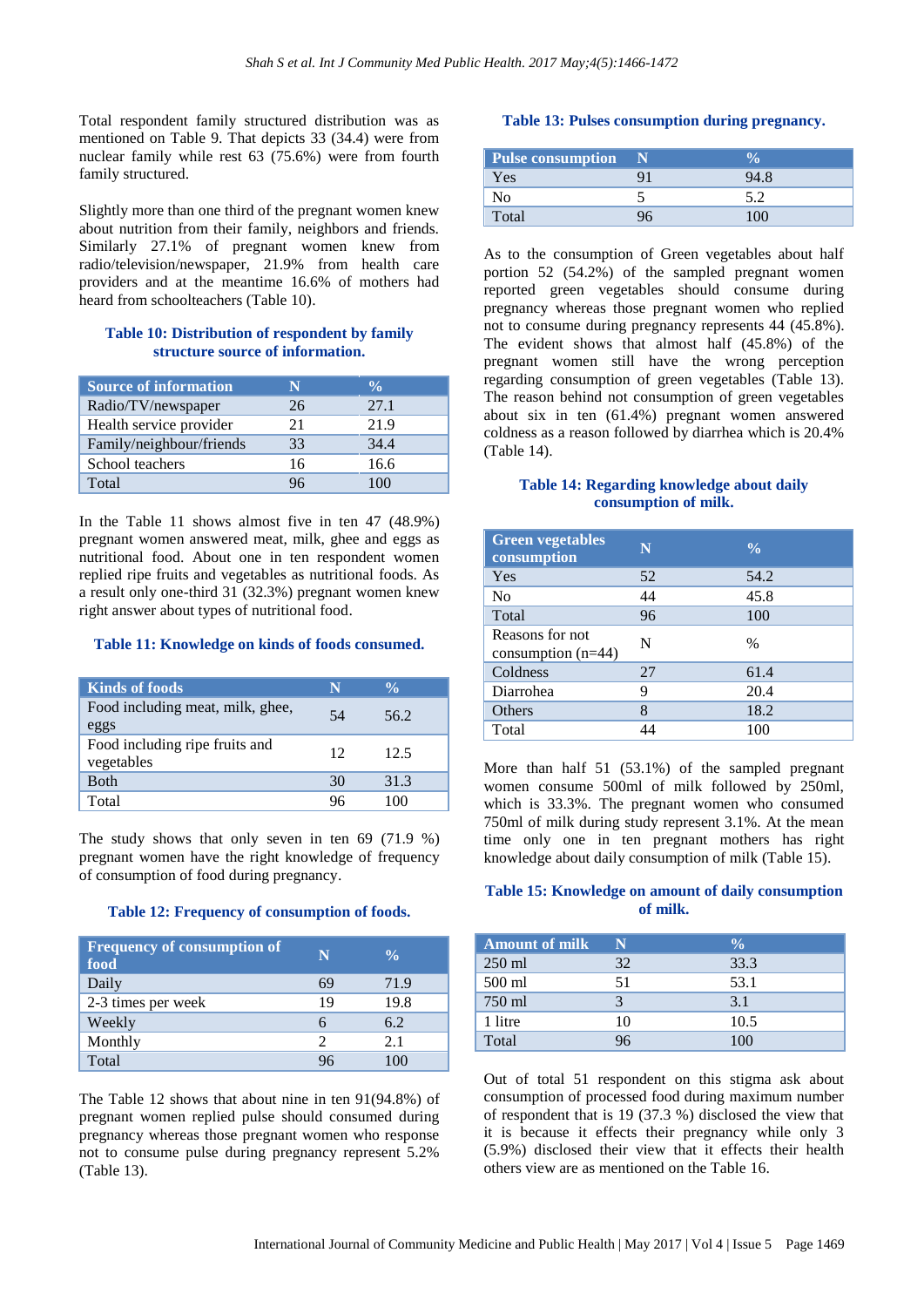# **Table 16: Consumption of processed food during pregnancy.**

| <b>Variables</b> | n  | О.   |
|------------------|----|------|
| Yes              |    | 46.9 |
| No               | 51 | 53.1 |
| Total            |    | 100  |

#### **Table 17: Reasons for not consumption processed food.**

| <b>Reasons for not</b><br>consumption | N  | $\frac{0}{\alpha}$ |
|---------------------------------------|----|--------------------|
| Contains harmful chemicals            | 12 | 23.5               |
| Effects pregnancy                     | 19 | 37.3               |
| Effects health                        |    | 5.9                |
| All of the above                      | 17 | 33.3               |
| Total                                 |    |                    |

Of the total respondent of 87 (90.6%) agreed they are influenced by media and rest 9 (9.4%) say to this influence (Table 18).

#### **Table 18: Knowledge on processed food influenced to eat by media.**

| Influenced by media |      |
|---------------------|------|
| Yes                 | YU.6 |
| No                  | 9.4  |
| Total               |      |

About three sixth pregnant women replied "easy to deliver baby" as a reason of taking iron tabs during pregnancy and reason to be strong represents 16.7%. About two-sixth pregnant women have right knowledge on reason of taking iron tablets (Table 19).

#### **Table 19: Knowledge on reason of taking iron tablets.**

| <b>Reason of taking iron</b><br><b>tablets</b> | N  | $\frac{0}{n}$ |
|------------------------------------------------|----|---------------|
| Easy to deliver baby                           | 48 | 50            |
| To be strong                                   | 16 | 16.7          |
| For prevention of anemia                       | 32 | 33.3          |

#### **Table 20: Regarding the knowledge on duration of consumption of iron tabs.**

| <b>Duration</b>                                             | N                     | $\frac{0}{\alpha}$ |
|-------------------------------------------------------------|-----------------------|--------------------|
| $1st$ ANC visit to the birth of<br>baby                     | $\mathcal{D}_{\cdot}$ | 2.1                |
| $2nd$ ANC visit to the birth of<br>baby                     | 46                    | 47.9               |
| 2 <sup>nd</sup> ANC visit to 45 days after<br>birth of baby | 27                    | 28.1               |
| Don't know                                                  | 21                    | 21.9               |
| Total                                                       | 96                    | 100                |

About half portion of the sampled pregnant women reported 2nd ANC visit to birth of the baby as duration of consumption of Iron tabs. The duration from first ANC visit to birth of baby found least of all which is 2.1%. The pregnant women who have right information about duration on consumption of Iron tabs were found 28.1% as given in Table 20.

#### **DISCUSSION**

This study aimed to examine the dietary patterns among pregnant women attending of ANC clinic in Narayani sub-regional hospital of Parsa, Nepal. There were more women (58%) from the rural areas than that of urban. A study of similar type conducted by Munishwor Mool, shows only 36.1% of pregnant women visited ANC from rural areas. Almost seven out of 10 belonged to 20-34 age group and six out of 10 were literate and three out of 10 were school leaving certificate (SLC) and above. One third of the women interviewed had completed SLC. A study carried out by Pradhan A showed 6 out of 10 women were from the same age group. <sup>7</sup> Almost 4 out of 10 pregnant women were literate and slightly more than 5 out of 10 were SLC and above. But the study conducted by Sanjel et al showed 8 out of 10 women were from same age group with regards to multi pregnancy. Findings of the current study is similar to the study conducted by Sanjel et al as both studies recorded multi pregnancy as 60.5%.<sup>8,9</sup>

Almost four out of ten pregnant women were for second ANC visit during pregnancy and half of the pregnant mothers were less than 3 months pregnancy. A study conducted by Sanjel et al showed slightly more than one in ten pregnant women were for second ANC visit and slightly more six out of 10 were less than 3 months pregnancy. In the study the mean months of pregnancy during ANC visit was 3.4 months whereas similar study conducted by Perumal et al shows the mean months of pregnancy during ANC visit was 4.5 months.<sup>9,10</sup>

These studies showed that of the total sampled 96 pregnant women interviewed all knew about nutrition and slightly more than one third of the pregnant women knew about nutrition from their family, neighbours and friends. Almost half 47 (48.9%) of the pregnant women answered meat, milk, ghee and eggs as nutritional food and only one-third 31 (32.3%) pregnant women knew right answer about types of nutritional food. Almost half (45.8%) of the pregnant women still have the wrong perception regarding consumption of green vegetables and six in ten (61.4%) pregnant women answered coldness as a reason. About slightly more than half of the pregnant women replied suitable to eat processed food during pregnancy and the reason for consumption of processed food was found high 23 (51.1%) among easily available. Only three out of ten pregnant women were knowledgeable and conscious about not consuming processed food during pregnancy. Still two third of pregnant women were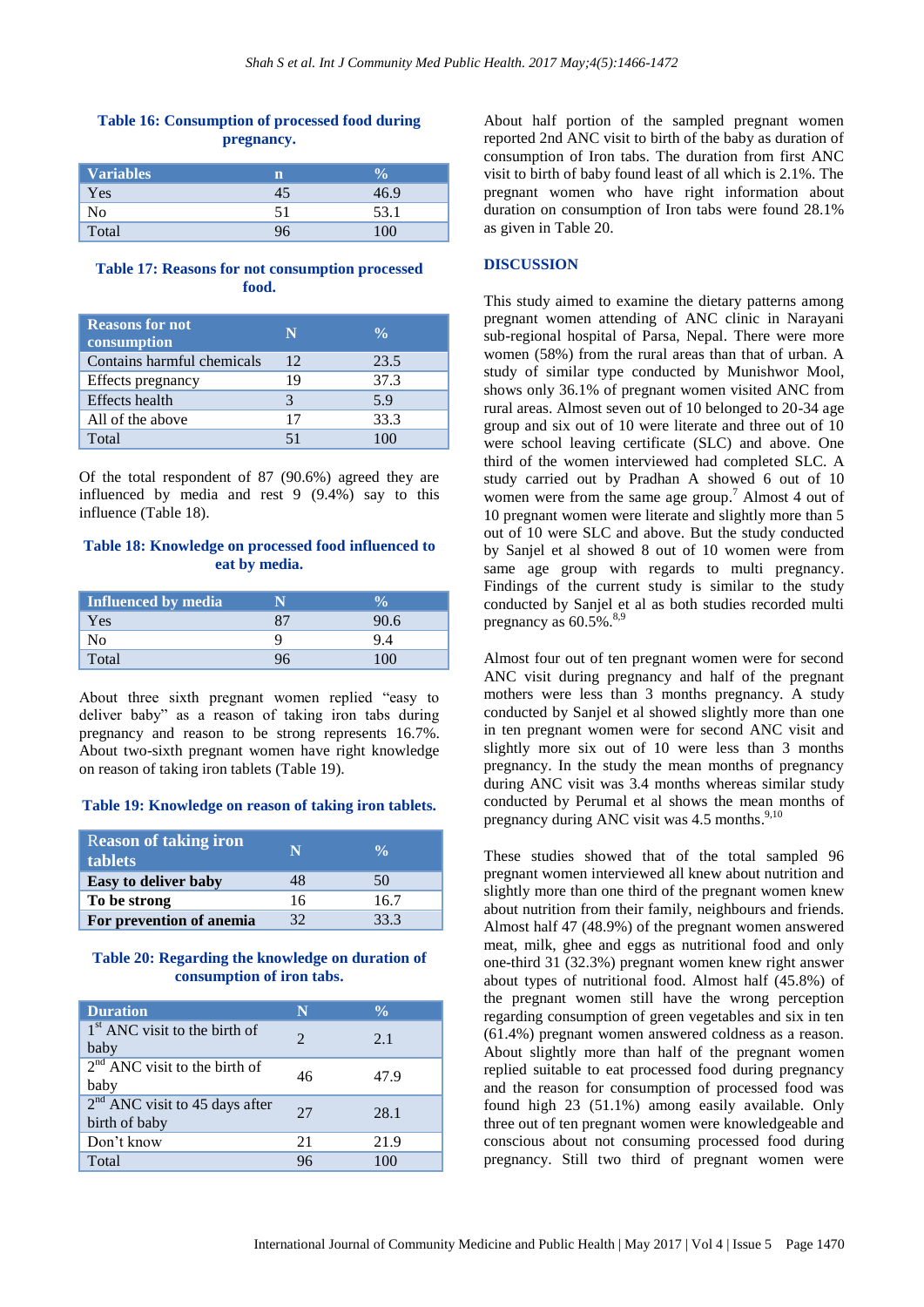unaware on duration of consumption of iron tabs during pregnancy. 8,9

In the study the association between women literacy and knowledge on nutrition was computed among sampled pregnant women. The result showed that there is no association between women literacy and knowledge on nutrition in the population. The two levels of components were chosen that best describe the knowledge on dietary patterns among pregnant women'. About four out of ten pregnant women had completed primary or below education followed by secondary level which is 26  $(27.1\%)$ . 6  $(6.2\%)$  of pregnant women were illiterate, 17 (17.7%) can read and write and 6 (6.2%) of pregnant women have reached to higher education level. But similar study conducted by Perumal et al showed slightly more than 4 in 10 (45.4%) ANC visit pregnant women had moderate knowledge on nutrition whereas about 2 in 10 (21.7%) pregnant women had high knowledge on nutrition. The same study showed slightly more than one third (32.9%) pregnant women had low knowledge on nutrition. 10

The study by Arkkola suggest that proper nutrition during pregnancy is considered important for the wellbeing of both mother and foetus and also it showed that maternal nutrition affects the growth and development of the foetus, and also later health outcomes in the offspring. There is strong association between level of dietary pattern and maternal health outcomes.<sup>11</sup>

The result of Nepal millennium development goals progress report 2013 shows that still the malnutrition among under five children is high, the proportion of stunted children is 41%, underweight children 29% and wasted children is 11%. Among 11% who have wasted 3% are severely wasted. There are more stunted children in rural areas (42%) than in urban areas (27%). These show that there is still lack of proper nutrition during pregnancy and after birth of child. The report recommended that the special attention should be given to the nutrition of mothers during pregnancy and lactation for proper health of mother and fetus.<sup>12-14</sup>

# **CONCLUSION**

This study was a cross-sectional study based on the pregnant women attending ANC check up to find out the knowledge on dietary patterns. The result shows that there is lack of sufficient knowledge on dietary patterns among pregnant women during pregnancy. Although every pregnant woman has some sorts of knowledge on nutrition, still there were also some wrong perceptions following diet consumption during pregnancy.

Basically, of the total sampled 96 pregnant women interviewed all knew about nutrition and slightly more than one third of the pregnant women knew about nutrition from their family, neighbours and friends. Regarding knowledge about types of nutritional foods, almost five in ten 47 (48.9%) pregnant women answered meat, milk, ghee and eggs as nutritional food and only one-third 31 (32.3%) pregnant women had right knowledge about types of nutritional food. Almost two fourth (45.8%) of pregnant women still have the wrong perception regarding consumption of green vegetables and about six in ten (61.4%) pregnant women answered coldness as a reason. Only one in ten pregnant mothers has right knowledge about daily consumption of milk. It was found that 46.9% of pregnant women found suitable of eating processed food during pregnancy and the reason behind consumption was easily available which represent 23  $(51.1\%)$ . More than half percent  $(53.1\%)$  of pregnant women were conscious of consuming processed food and only 19 (37.3%) have right knowledge of not consuming processed food. Nine in ten pregnant women replied Media influenced them to eat processed food. It may be a positive sign that all the respondents had heard about iron tabs but about four in 10 pregnant women have right knowledge for taking iron tabs and on duration of consumption of Iron tablets.

The study revealed that some sorts of health education and awareness programs are needed to increase knowledge regarding dietary habits. Knowledge, which influences to develop positive attitude can only ultimately brings changes in the behaviour. The intervention strategies should be developed that focused for pregnant women and active community participation should be made at every step for interventions. This study is confined to descriptive analysis with measurement of association. Future studies to identify the factors affecting the ANC visits are recommended.

# **ACKNOWLEDGEMENTS**

Authors would like to acknowledge residents, colleagues, library unit, medical record section and mothers helping to collect data; DPHO for allowing us to carry out the study for their mentorship. I would like to thank the staffs of health facilities and the study participants.

*Funding: No funding sources Conflict of interest: None declared Ethical approval: The study was approved by the Institutional Ethics Committee*

# **REFERENCES**

- 1. Adhakari BK, Koirala U, Lama STA, Dahal P, Situation of iron deficiency and its management prioritizing dietary intervention in Nepal, Nepal Journal of Epidemiology, 2012;2(2):182-90.
- 2. Jersey SJ, Nicholson JM, Callaway LK, Daniels LA. An observational study of nutrition and physical activity behaviours, knowledge, and advice in pregnancy. BMC Pregnancy Childbirth. 2013;13:115.
- 3. Nepal Demographic and Health Survey 2011. Ministry of Health and Population, Government of